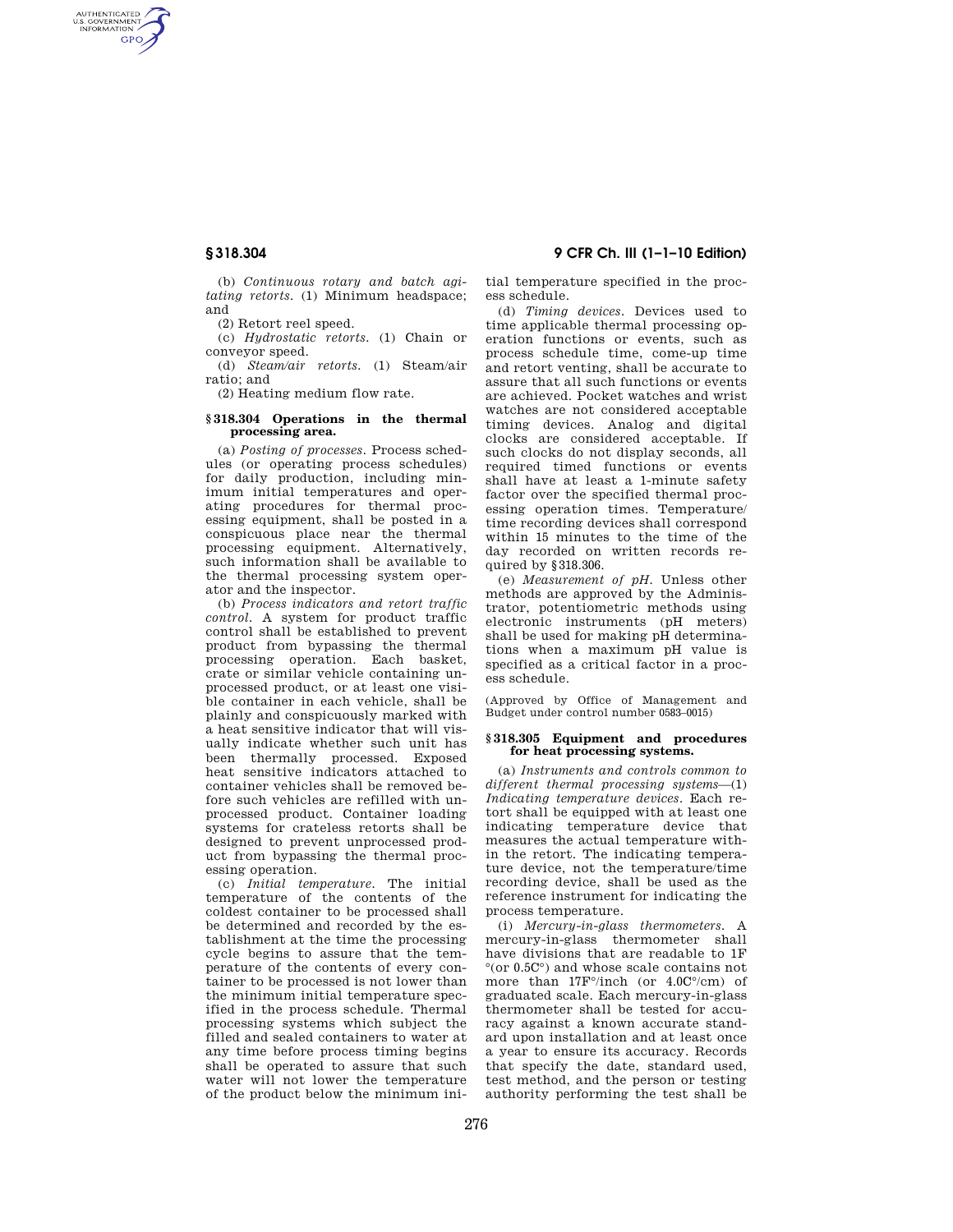maintained on file by the establishment and made available to Program employees. A mercury-in-glass thermometer that has a divided mercury column or that cannot be adjusted to the standard shall be repaired and tested for accuracy before further use, or replaced.

(ii) *Other devices.* Temperature-indicating devices, such as resistance temperature detectors, used in lieu of mercury-in-glass thermometers, shall meet known, accurate standards for such devices when tested for accuracy. The records of such testing shall be available to FSIS program employees.

(2) *Temperature/time recording devices.*  Each thermal processing system shall be equipped with at least one temperature/time recording device to provide a permanent record of temperatures within the thermal processing system. This recording device may be combined with the steam controller and may be a recording/controlling instrument. When compared to the known accurate indicating temperature device, the recording accuracy shall be equal to or better than  $1F \circ (or 0.5C)$  at the process temperature. The temperature recording chart should be adjusted to agree with, but shall never be higher than, the known accurate indicating temperature device. A means of preventing unauthorized changes in the adjustment shall be provided. For example, a lock or a notice from management posted at or near the recording device warning that only authorized persons are permitted to make adjustments, are satisfactory means for preventing unauthorized changes. Air-operated temperature controllers shall have adequate filter systems to ensure a supply of clean, dry air. The recorder timing mechanism shall be accurate.

(i) *Chart-type devices.* Devices using charts shall be used only with the correct chart. Each chart shall have a working scale of not more than 55F°/ inch (or 12C°/cm) within a range of 20F  $\degree$ (or 11C $\degree$ ) of the process temperature. Chart graduations shall not exceed 2F degrees (or 1C degree) within a range of 10F degrees (or 5C degrees) of the process temperature. Multipoint plotting chart-type devices shall print temperature readings at intervals that will assure that the parameters of the process

time and process temperature have been met. The frequency of recording should not exceed 1-minute intervals.

(ii) *Other devices.* Temperature/time recording devices or procedures used in lieu of chart-type devices must meet known accurate standards for such devices or procedures when tested for accuracy. Such a device must be accurate enough for ensuring that process time and temperature parameters have been met.

(3) *Steam controllers.* Each retort shall be equipped with an automatic steam controller to maintain the retort temperature. This may be a recording/controlling instrument when combined with a temperature/time recording device.

(4) *Air valves.* All air lines connected to retorts designed for pressure processing in steam shall be equipped with a globe valve or other equivalent-type valve or piping arrangement that will prevent leakage of air into the retort during the process cycle.

(5) *Water valves.* All retort water lines that are intended to be closed during a process cycle shall be equipped with a globe valve or other equivalent-type valve or piping arrangement that will prevent leakage of water into the retort during the process cycle.

(b) *Pressure processing in steam*—(1) *Batch still retorts.* (i) The basic requirements and recommendations for indicating temperature devices and temperature/time recording devices are described in paragraphs (a) (1) and (2) of this section. Additionally, bulb sheaths or probes of indicating temperature devices and probes of temperature/time recording devices shall be installed either within the retort shell or in external wells attached to the retort. External wells shall be connected to the retort through at least a 3⁄4 inch (1.9 cm) diameter opening and equipped with a  $\frac{1}{16}$  inch (1.6 mm) or larger bleeder opening so located as to provide a constant flow of steam past the length of the bulb or probe. The bleeder for external wells shall emit steam continuously during the entire thermal processing period.

(ii) Steam controllers are required as described under paragraph (a)(3) of this section.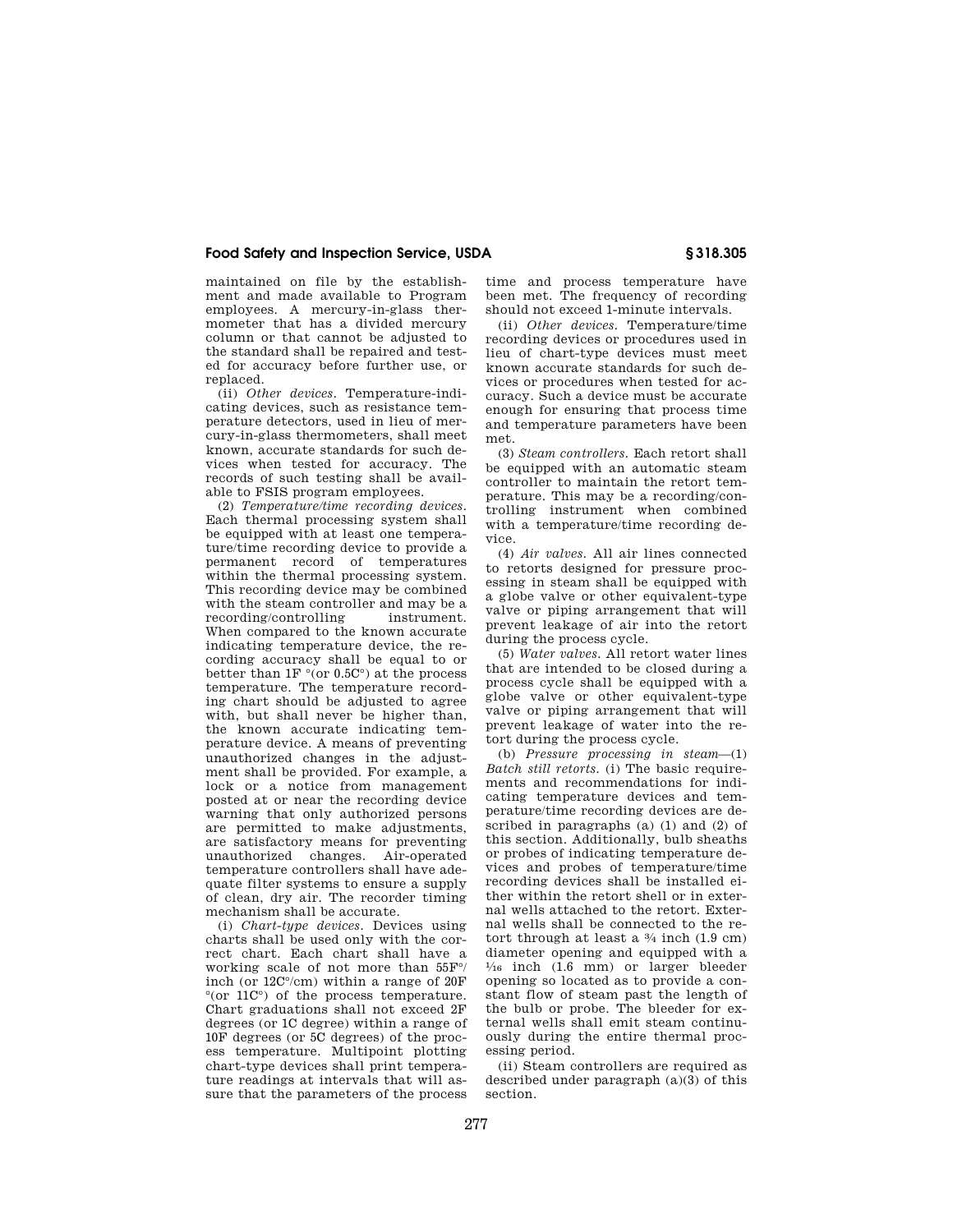(iii) *Steam inlet.* The steam inlet to each retort shall be large enough to provide steam for proper operation of the retort, and shall enter at a point to facilitate air removal during venting.

(iv) *Crate supports.* Vertical still retorts with bottom steam entry shall employ bottom retort crate supports. Baffle plates shall not be used in the bottom of retorts.

(v) *Steam spreader.* Perforated steam spreaders, if used, shall be maintained to ensure they are not blocked or otherwise inoperative. Horizontal still retorts shall be equipped with perforated steam spreaders that extend the full length of the retort unless the adequacy of another arrangement is documented by heat distribution data or other documentation from a processing authority. Such information shall be maintained on file by the establishment and made available to Program employees for review.

(vi) *Bleeders and condensate removal.*  Bleeders, except those for external wells of temperature devices, shall have  $\frac{1}{8}$  inch (or 3 mm) or larger openings and shall be wide open during the entire process, including the come-up time. For horizontal still retorts, bleeders shall be located within approximately 1 foot (or 30 cm) of the outermost locations of containers at each end along the top of the retort. Additional bleeders shall be located not more than 8 feet (2.4 m) apart along the top. Bleeders may be installed at positions other than those specified above, as long as the establishment has heat distribution data or other documentation from the manufacturer or from a processing authority demonstrating that the bleeders accomplish removal of air and circulate the steam within the retort. This information shall be maintained on file by the establishment and made available to Program employees for review. All bleeders shall be arranged in a way that enables the retort operator to observe that they are functioning properly. Vertical retorts shall have at least one bleeder opening located in the portion of the retort opposite the steam inlet. All bleeders shall be arranged so that the retort operator can observe that they are functioning properly. In retorts having a steam inlet

# **§ 318.305 9 CFR Ch. III (1–1–10 Edition)**

above the level of the lowest container, a bleeder shall be installed in the bottom of the retort to remove condensate. The condensate bleeder shall be so arranged that the retort operator can observe that it is functioning properly. The condensate bleeder shall be checked with sufficient frequency to ensure adequate removal of condensate. Visual checks should be performed at intervals of not more than 15 minutes and the results recorded. Intermittent condensate removal systems shall be equipped with an automatic alarm system that will serve as a continuous monitor of condensate bleeder functioning. The automatic alarm system shall be tested at the beginning of each shift for proper functioning and the results recorded. If the alarm system is not functioning properly, it must be repaired before the retort is used.

(vii) *Stacking equipment—(a*) *Equipment for holding or stacking containers in retorts.* Crates, trays, gondolas, carts, and other vehicles for holding or stacking product containers in the retort shall be so constructed to ensure steam circulation during the venting, comeup, and process times. The bottom of each vehicle shall have perforations at least 1 inch (2.5 cm) in diameter on 2 inch (or 5 cm) centers or the equivalent unless the adequacy of another arrangement is documented by heat distribution data or other documentation from a processing authority and such information is maintained on file by the establishment and made available to Program employees for review.

(*b*) *Divider plates.* Whenever one or more divider plates are used between any two layers of containers or placed on the bottom of a retort vehicle, the establishment shall have on file documentation that the venting procedure allows the air to be removed from the retort before timing of the thermal process is started. Such documentation shall be in the form of heat distribution data or documentation from a processing authority. This information shall be made available to Program employees for review.

(viii) *Bleeder and vent mufflers.* If mufflers are used on bleeders or vent systems, the establishment shall have on file documentation that the mufflers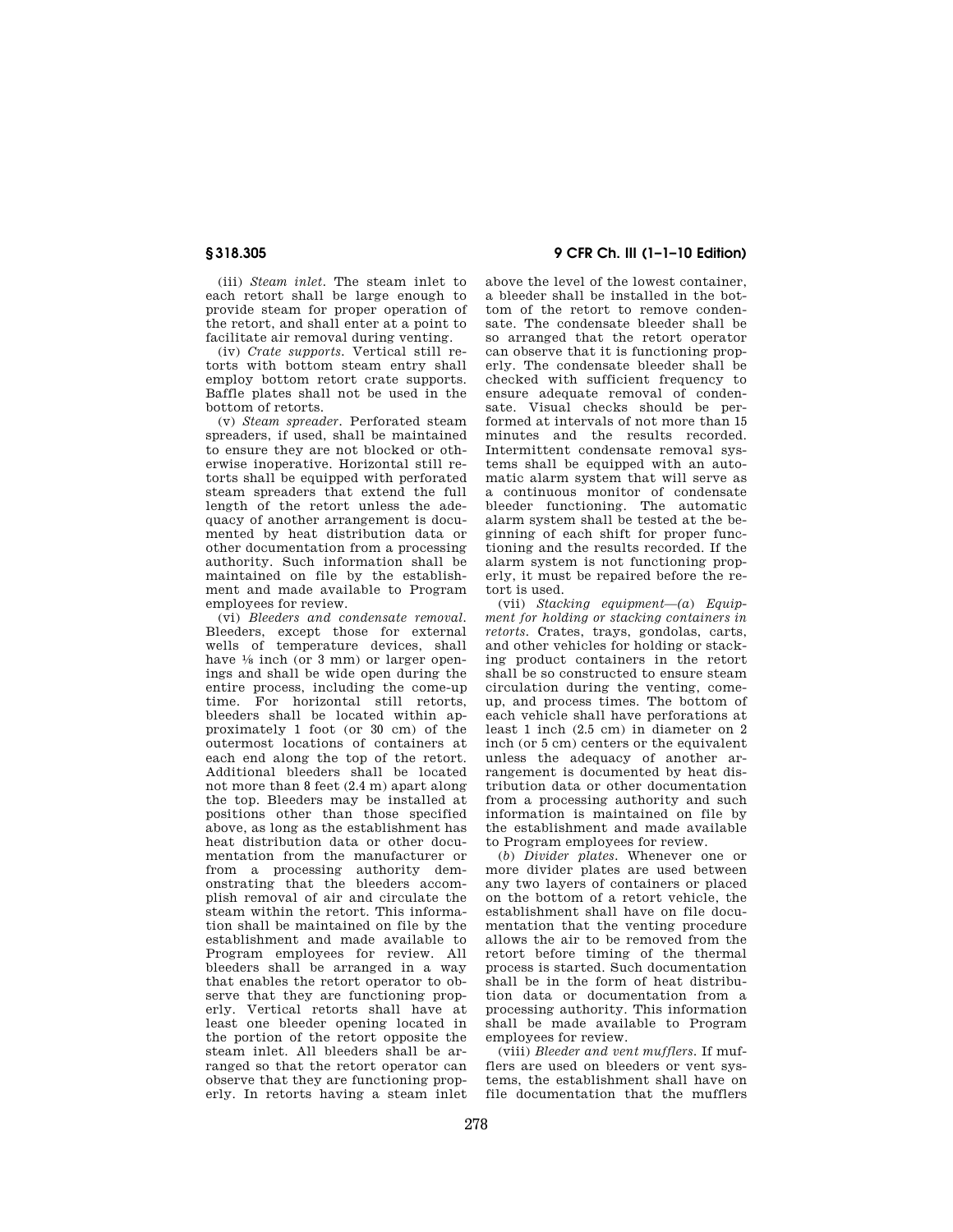do not impede the removal of air from the retort. Such documentation shall consist of either heat distribution data or documentation from the muffler manufacturer or from a processing authority. This information shall be made available to Program employees for review.

(ix) *Vents—(a*) Vents shall be located in that portion of the retort opposite the steam inlet and shall be designed, installed, and operated in such a way that air is removed from the retort before timing of the thermal process is started. Vents shall be controlled by a gate, plug cock, or other full-flow valve which shall be fully opened to permit rapid removal of air from retorts during the venting period.

(*b*) Vents shall not be connected to a closed drain system without an atmospheric break in the line. Where a retort manifold connects several pipes from a single retort, the manifold shall be controlled by a gate, plug cock, or other full-flow valve and the manifold shall be of a size such that the crosssectional area of the manifold is larger than the total cross-sectional area of all connecting vents. The discharge shall not be connected to a closed drain without an atmospheric break in the line. A manifold header connecting vents or manifolds from several still retorts shall lead to the atmosphere. The manifold header shall not be controlled by a valve and shall be of a size such that the cross-sectional area is at least equal to the total cross-sectional area of all connecting retort manifold pipes from the maximum number of retorts to be vented simultaneously.

(*c*) Some typical installations and operating procedures are described below. Other retort installations, vent piping arrangements, operating procedures or auxiliary equipment such as divider plates may be used provided there is documentation that the air is removed from the retort before the process is started. Such documentation shall be in the form of heat distribution data or other documentation from the equipment manufacturer or processing authority. This information shall be maintained on file by the establishment and made available to Program employees for review.

(*d*) For crateless retort installations, the establishment shall have heat distribution data or other documentation from the equipment manufacturer or from a processing authority that demonstrates that the venting procedure used accomplishes the removal of air and condensate. This information shall be maintained on file by the establishment and made available to Program employees for review.

(*e*) Examples of typical installations and operating procedures that comply with the requirements of this section are as follows:

(*1*) Venting horizontal retorts.

(*i*) Venting through multiple 1 inch (2.5 cm) vents discharging directly to the atmosphere.





*Specifications (Figure 1):* One, 1-inch (2.5 cm) vent for every 5 feet (1.5 m) of retort length, equipped with a gate, plug cock, or other full-flow valve and discharging to atmosphere. The end vents shall not be more than 21⁄2 feet (or 75 cm) from ends of retort. *Venting method (Figure 1):* Vent valves shall be wide open for at least 5 minutes and to at least  $225\textdegree F$  (or  $107\textdegree C$ ), or at least 7 minutes and to at least  $220\,^{\circ}\text{F}$  (or  $104.5\,^{\circ}\text{C}$ ).

(*ii*) Venting through multiple 1 inch (2.5 cm) vents discharging through a manifold to the atmosphere.



Figure 2.

*Specifications (Figure 2):* One, 1-inch (2.5 cm) vent for every 5 feet (1.5 m) of retort length; vents not over 21/2 feet (or 75 cm) from ends of retort; size of manifold for retorts less than 15 feet  $(4.6 \text{ m})$  in length,  $2\frac{1}{2}$  inches  $(6.4 \text{ m})$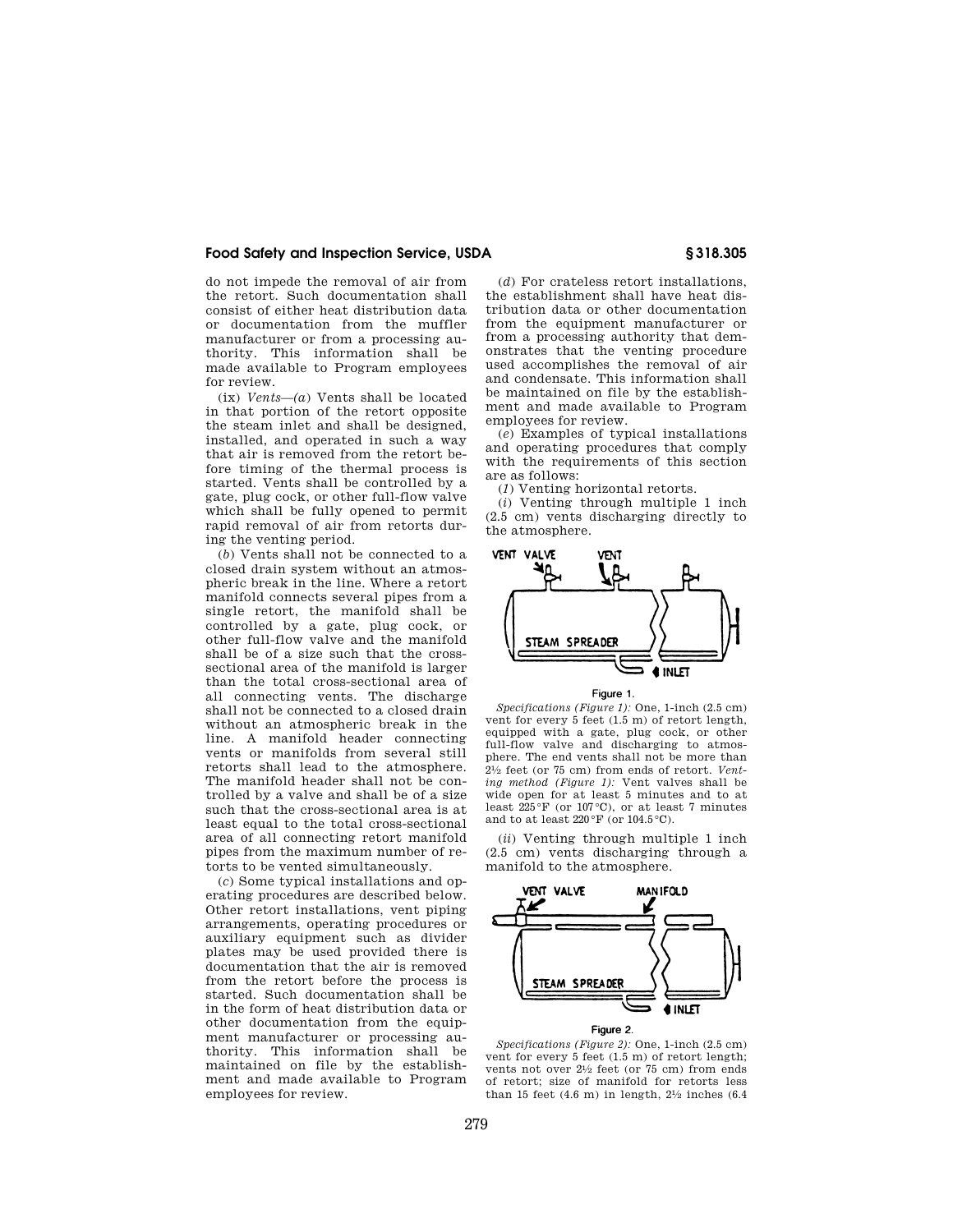cm), and for retorts 15 feet (4.6 m) and over in length, 3 inches (7.6 cm).

*Venting method (Figure 2):* The manifold vent gate, plug cock, or other full-flow valve shall be wide open for at least 6 minutes and to at least 225 $\mathrm{^{\circ}F}$  (or 107 $\mathrm{^{\circ}C})$  or for at least 8 minutes and to at least  $220\,^{\circ}\text{F}$  (or  $104.5\,^{\circ}\text{C}$ ).

(*iii*) Venting through water spreaders.



*Specifications (Figure 3):* Size of vent and vent valve. For retorts less than 15 feet (4.6 m) in length, 2 inches (or 5 cm); for retorts 15 feet (4.6 m) and over in length, 21⁄2 inches (6.4 cm).

*Size of water spreader (Figure 3):* For retorts less than 15 feet (4.6 m) in length, 11⁄2 inches  $(3.8 \text{ cm})$ ; for retorts 15 feet  $(4.6 \text{ m})$  and over in length, 2 inches (or 5 cm). The number of holes shall be such that their total cross-sectional area is equal to the cross-sectional area of the vent pipe inlet.

*Venting method (Figure 3):* The gate, plug cock, or other full-flow valve on the water spreader vent shall be wide open for at least 5 minutes and to at least 225 °F (or 107 °C), or for at least 7 minutes and to at least 220 °F (or  $104.5\,^{\circ}\text{C}$ ).

(*iv*) Venting through a single 21⁄2 inch (6.4 cm) top vent for retorts not exceeding 15 feet (4.6 m) in length.



# **§ 318.305 9 CFR Ch. III (1–1–10 Edition)**

*Specifications (Figure 4):* A 21⁄2 inch (6.4 cm) vent equipped with a  $2^{1/2}$  inch (6.4 cm) gate, plug cock, or other full-flow valve and located within 2 feet (61 cm) of the center of the retort.

*Venting method (Figure 4):* The vent valve shall be wide open for at least 4 minutes and to at least  $220\,\mathrm{°F}$  (or  $104.5\,\mathrm{°C}$ ).

(*2*) Venting vertical retorts.

 $(i)$  Venting through a  $1\frac{1}{2}$  inch  $(3.8 \text{ cm})$ overflow.



Figure 5.

#### FIGURE 5

*Specifications (Figure 5):* A 11⁄2 inch (3.8 cm) overflow pipe equipped with a 11⁄2 inch (3.8 cm) gate, plug cock, or other full-flow valve and with not more than 6 feet (1.8 m) of  $1\frac{1}{2}$ inch (3.8 cm) pipe beyond the valve before a break to the atmosphere or to a manifold header.

*Venting method (Figure 5):* The vent valve shall be wide open for at least 4 minutes and to at least  $218\,\mathrm{^{\circ}F}$  (or 103.5 $\mathrm{^{\circ}C}$ ), or for at least 5 minutes and to at least  $215\,^{\circ}\text{F}$  (or  $101.5\,^{\circ}\text{C}$ ).

(*ii*) Venting through a single 1 inch (2.5 cm) side or top vent.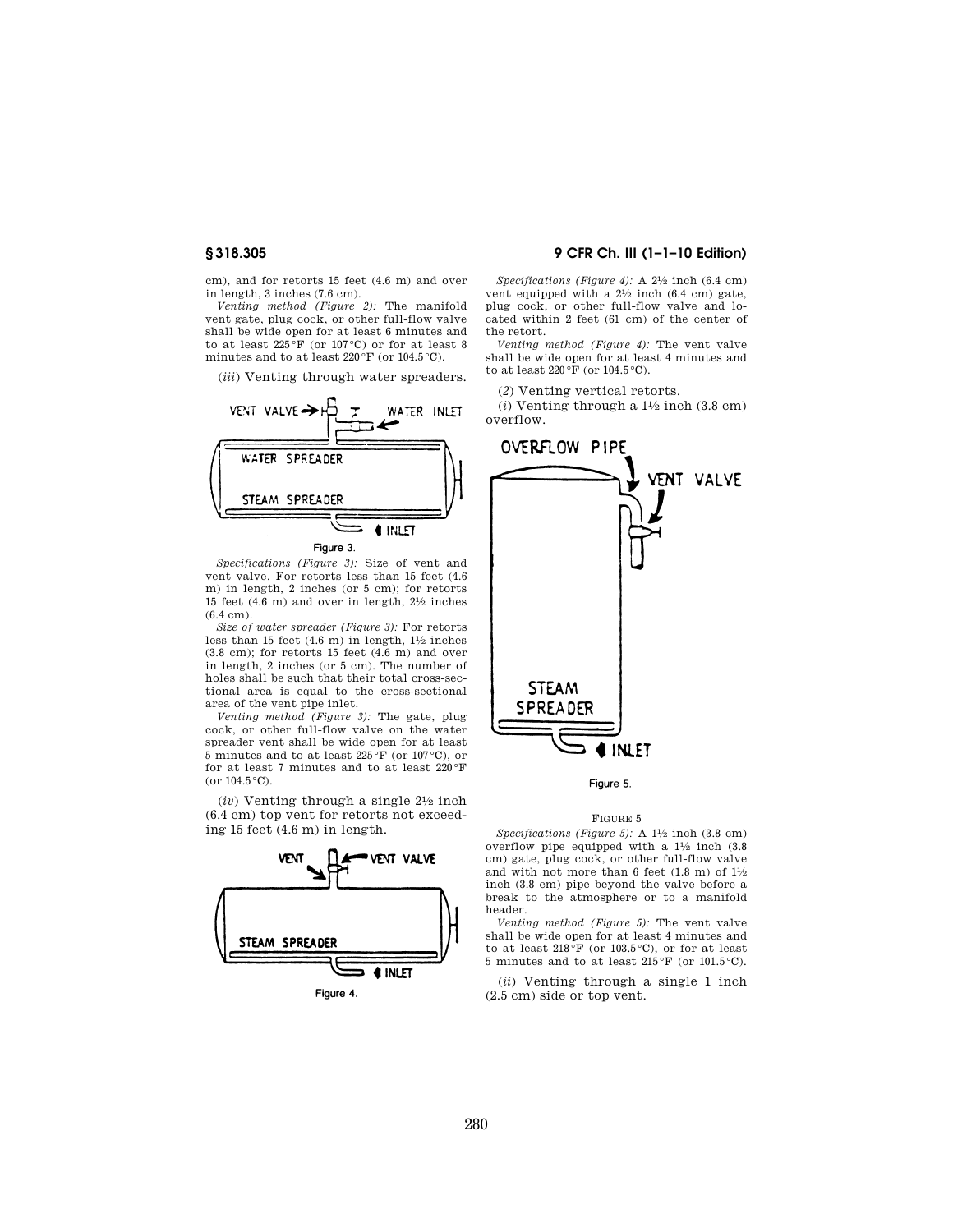

*Specifications (Figure 6 or 7):* A 1 inch (2.5 cm) vent in lid or top side, equipped with a gate, plug cock, or other full-flow valve and discharging directly into the atmosphere or to a manifold header.

*Venting method (Figure 6 or 7):* The vent valve shall be wide open for at least 5 minutes and to at least 230 °F (110 °C), or for at least 7 minutes and to at least 220 °F (or 104.5  $^{\circ}$ C).

(2) *Batch agitating retorts.* (i) The basic requirements for indicating temperature devices and temperature/time recording devices are described in paragraphs (a) (1) and (2) of this section. Additionally, bulb sheaths or probes of indicating temperature devices and probes of temperature/time recording devices shall be installed either within the retort shell or in external wells attached to the retort. External wells shall be connected to the retort through at least a 3⁄4 inch (1.9 cm) diameter opening and equipped with a  $\frac{1}{16}$ (1.6 mm) or larger bleeder opening so located as to provide a constant flow of steam past the length of the bulbs or probes. The bleeder for external wells shall emit steam continuously during the entire thermal processing period.

(ii) Steam controllers are required as described in paragraph (a)(3) of this section.

(iii) *Steam inlet.* The steam inlet to each retort shall be large enough to provide steam for proper operation of the retort and shall enter at a point(s) to facilitate air removal during venting.

(iv) *Bleeders.* Bleeders, except those for external wells of temperature devices, shall be 1⁄8 inch (or 3 mm) or larger and shall be wide open during the entire process including the come-up time. Bleeders shall be located within approximately 1 foot (or 30 cm) of the outermost location of containers, at each end along the top of the retort. Additional bleeders shall be located not more than 8 feet (2.4 m) apart along the top. Bleeders may be installed at positions other than those specified above, as long as the establishment has heat distribution data or other documentation from the manufacturer or from a processing authority that the bleeders accomplish removal of air and circulate the steam within the retort. This information shall be maintained on file by the establishment and made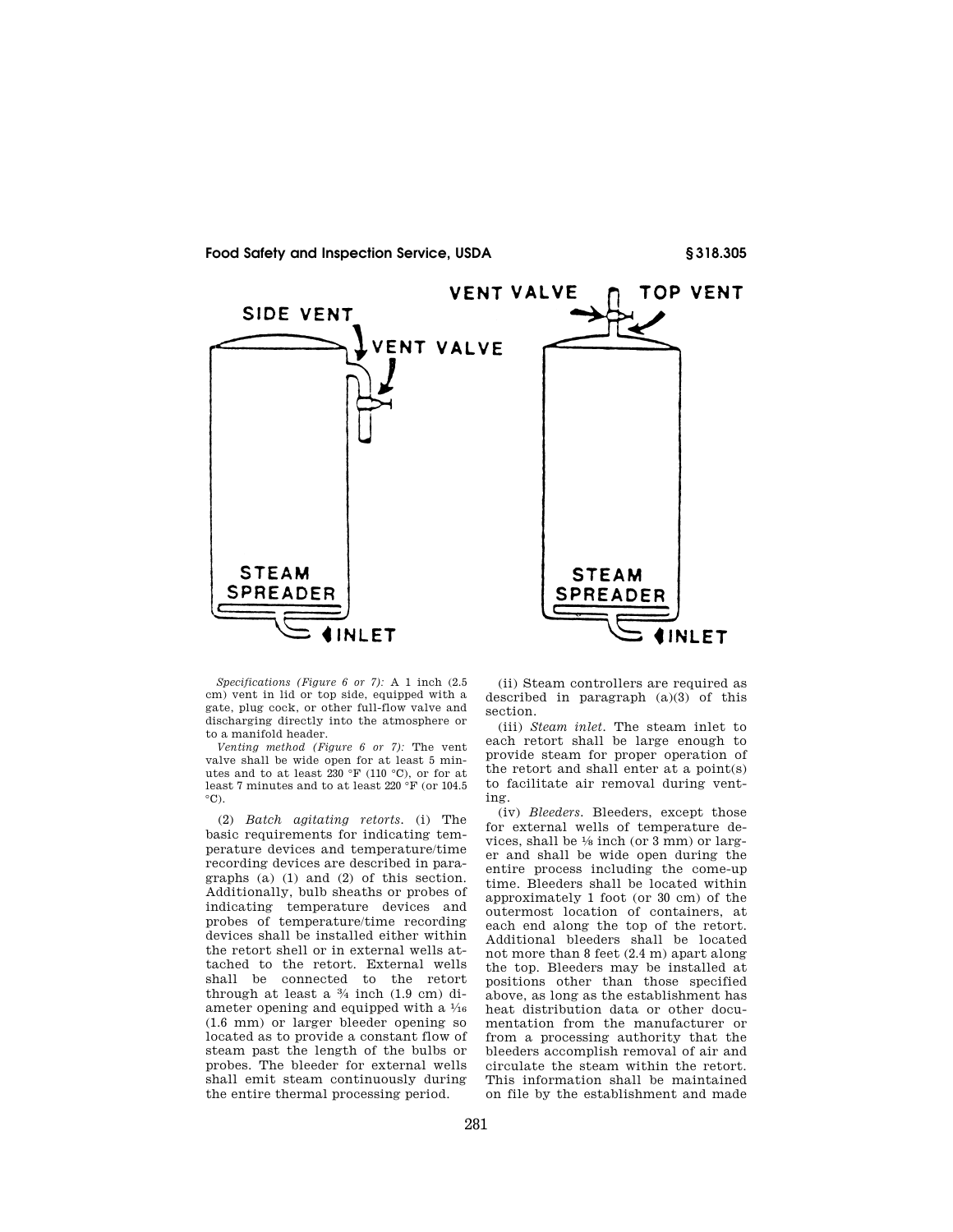available to Program employees for review. All bleeders shall be arranged in a way that enables the retort operator to observe that they are functioning properly.

(v) *Venting and condensate removal.*  The air in the retort shall be removed before processing is started. Heat distribution data or other documentation from the manufacturer or from the processing authority who developed the venting procedure shall be kept on file by the establishment and made available to Program employees for review. At the time the steam is turned on, the drain shall be opened to remove steam condensate from the retort. A bleeder shall be installed in the bottom of the retort to remove condensate during retort operation. The condensate bleeder shall be so arranged that the retort operator can observe that it is functioning properly. The condensate bleeder shall be checked with sufficient frequency to ensure adequate removal of condensate. Visual checks should be performed at intervals of not more than 15 minutes and the results recorded. Intermittent condensate removal systems shall be equipped with an automatic alarm system that will serve as a continuous monitor of condensate bleeder functioning. The automatic alarm system shall be tested at the beginning of each shift for proper functioning and the results recorded. If the alarm system is not functioning properly, it must be repaired before the retort is used.

(vi) *Retort or reel speed timing.* The retort or reel speed shall be checked before process timing begins and, if needed, adjusted as specified in the process schedule. In addition, the rotational speed shall be determined and recorded at least once during process timing of each retort load processed. Alternatively, a recording tachometer can be used to provide a continuous record of the speed. The accuracy of the recording tachometer shall be determined and recorded at least once per shift by checking the retort or reel speed using an accurate stopwatch. A means of preventing unauthorized speed changes on retorts shall be provided. For example, a lock or a notice from management posted at or near the speed adjustment device warning

# **§ 318.305 9 CFR Ch. III (1–1–10 Edition)**

that only authorized persons are permitted to make adjustments are satisfactory means of preventing unauthorized changes.

(vii) *Bleeder and vent mufflers.* If mufflers are used on bleeders or vent systems, the establishment shall have documentation that the mufflers do not impede the removal of air from the retort. Such documentation shall consist of either heat distribution data or documentation from the muffler manufacturer or from a processing authority. This information shall be maintained on file by the establishment and made available to Program employees for review.

(3) *Continuous rotary retorts.* (i) The basic requirements for indicating temperature devices and temperature/time recording devices are described in paragraphs (a) (1) and (2) of this section. Additionally, bulb sheaths or probes of indicating temperature devices and probes of temperature/time recording devices shall be installed either within the retort shell or in external wells attached to the retort. External wells shall be connected to the retort through at least a 3⁄4 inch (1.9 cm) diameter opening and equipped with a 1⁄16 inch (1.6 mm) or larger bleeder opening so located as to provide a constant flow of steam past the length of the bulbs or probes. The bleeder for external wells shall emit steam continuously during the entire thermal processing period.

(ii) Steam controllers are required as described in paragraph  $(a)(3)$  of this section.

(iii) *Steam inlet.* The steam inlet to each retort shall be large enough to provide steam for proper operation of the retort, and shall enter at a point(s) to facilitate air removal during venting.

(iv) *Bleeders.* Bleeders, except those for external wells of temperature devices, shall be  $\frac{1}{8}$  inch  $(3.2 \text{ mm})$  or larger and shall be wide open during the entire process, including the come-up time. B!eeders shall be located within approximately 1 foot (or 30 cm) of the outermost location of containers at each end along the top of the retort. Additional bleeders shall be located not more than 8 feet (2.4 m) apart along the top of the retort. Bleeders may be installed at positions other than those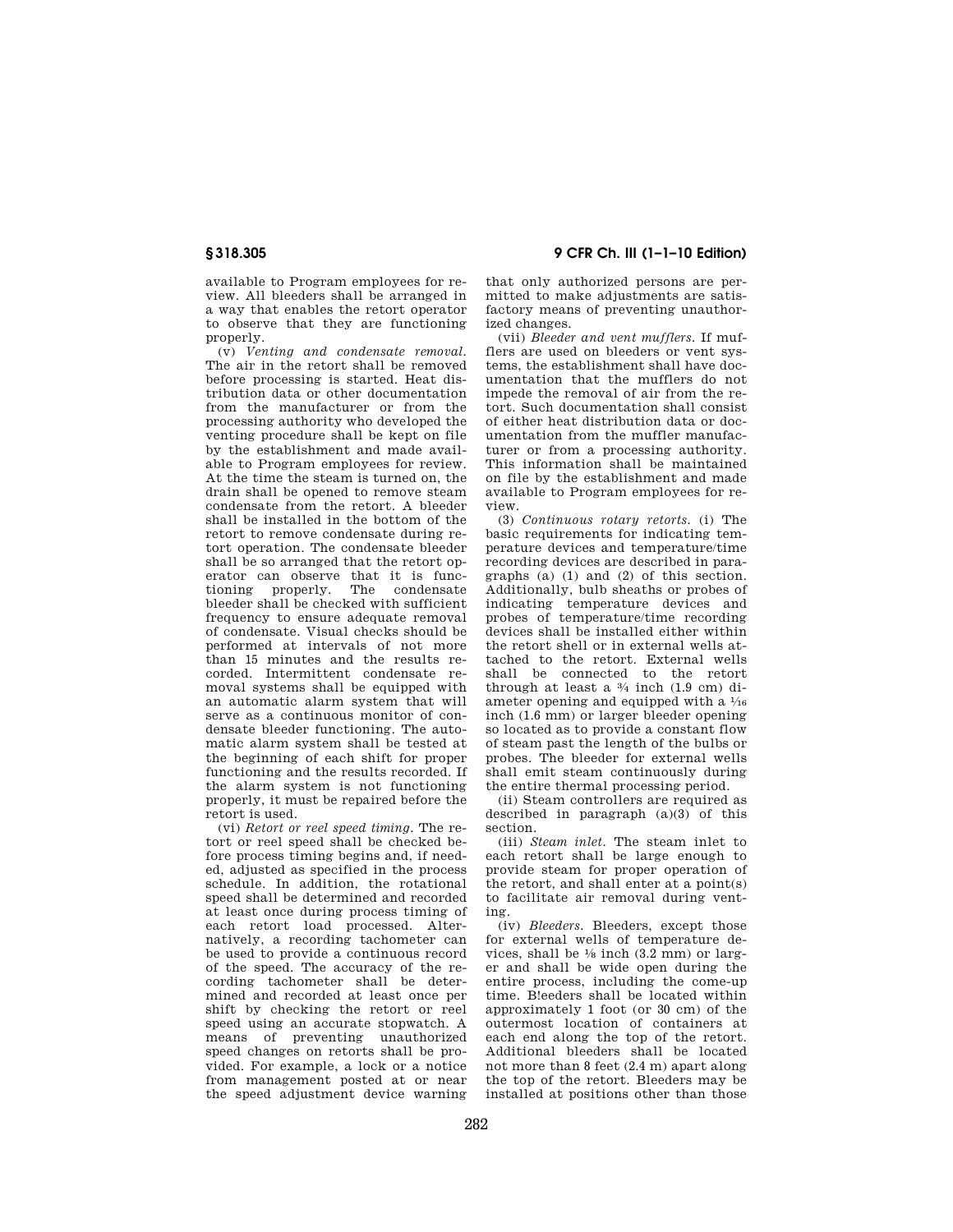specified above, as long as the establishment has heat distribution data or other documentation from the manufacturer or a processing authority that the bleeders accomplish removal of air and circulate the steam within the retort. This information shall be maintained on file by the establishment and made available to Program employees for review. All bleeders shall be arranged so that the retort operator can observe that they are functioning properly.

(v) *Venting and condensate removal.*  The air in the retort shall be removed before processing is started. Heat distribution data or other documentation from the manufacturer or from the processing authority who deve!oped the venting procedure shall be kept on file by the establishment and made available to Program employees for review. At the time the steam is turned on, the drain shall be opened to remove steam condensate from the retort. A bleeder shall be installed in the bottom of the shell to remove condensate during the retort operation. The condensate bleeder shall be so arranged that the retort operator can observe that it is functioning properly. The condensate bleeder shall be checked with sufficient frequency to ensure adequate removal of condensate. Visual checks should be performed at intervals of not more than 15 minutes and the results recorded. Intermittent condensate removal systems shall be equipped with an automatic alarm system that will serve as a continuous monitor of condensate bleeder functioning. The automatic alarm system shall be tested at the beginning of each shift for proper functioning and the results recorded. If the alarm system is not functioning properly, it must be repaired before the retort is used.

(vi) *Retort speed timing.* The rotational speed of the retort shall be specified in the process schedule. The speed shall be adjusted as specified, and recorded by the establishment when the retort is started, and checked and recorded at intervals not to exceed 4 hours to ensure that the correct retort speed is maintained. Alternatively, a recording tachometer may be used to provide a continuous record of the speed. If a recording tachometer is

used, the speed shall be manually checked against an accurate stopwatch at least once per shift and the results recorded. A means of preventing unauthorized speed changes on retorts shall be provided. For example, a lock or a notice from management posted at or near the speed adjustment device warning that only authorized persons are permitted to make adjustments are satisfactory means of preventing unauthorized changes.

(vii) *Bleeders and vent mufflers.* If mufflers are used on bleeders or vent systems, the establishment shall have documentation that the mufflers do not impede the removal of air from the retort. Such documentation shall consist of either heat distribution data or other documentation from the muffler manufacturer or from a processing authority. This information shall be maintained on file by the establishment and made available to Program employees for review.

(4) *Hydrostatic retorts.* (i) The basic requirements for indicating temperature devices and temperature/time recording devices are described in paragraphs (a) (1) and (2) of this section. Additionally, indicating temperature devices shall be located in the steam dome near the steam/water interface. Where the process schedule specifies maintenance of particular water temperatures in the hydrostatic water legs, at least one indicating temperature device shall be located in each hydrostatic water leg so that it can accurately measure water temperature and be easily read. The temperature/time recorder probe shall be installed either within the steam dome or in a well attached to the dome. Each probe shall have a  $\frac{1}{6}$  inch (1.6 mm) or larger bleeder opening which emits steam continuously during the processing period. Additional temperature/time recorder probes shall be installed in the hydrostatic water legs if the process schedule specifies maintenance of particular temperatures in these water legs.

(ii) Steam controllers are required as described in paragraph (a)(3) of this section.

(iii) *Steam inlet.* The steam inlets shall be large enough to provide steam for proper operation of the retort.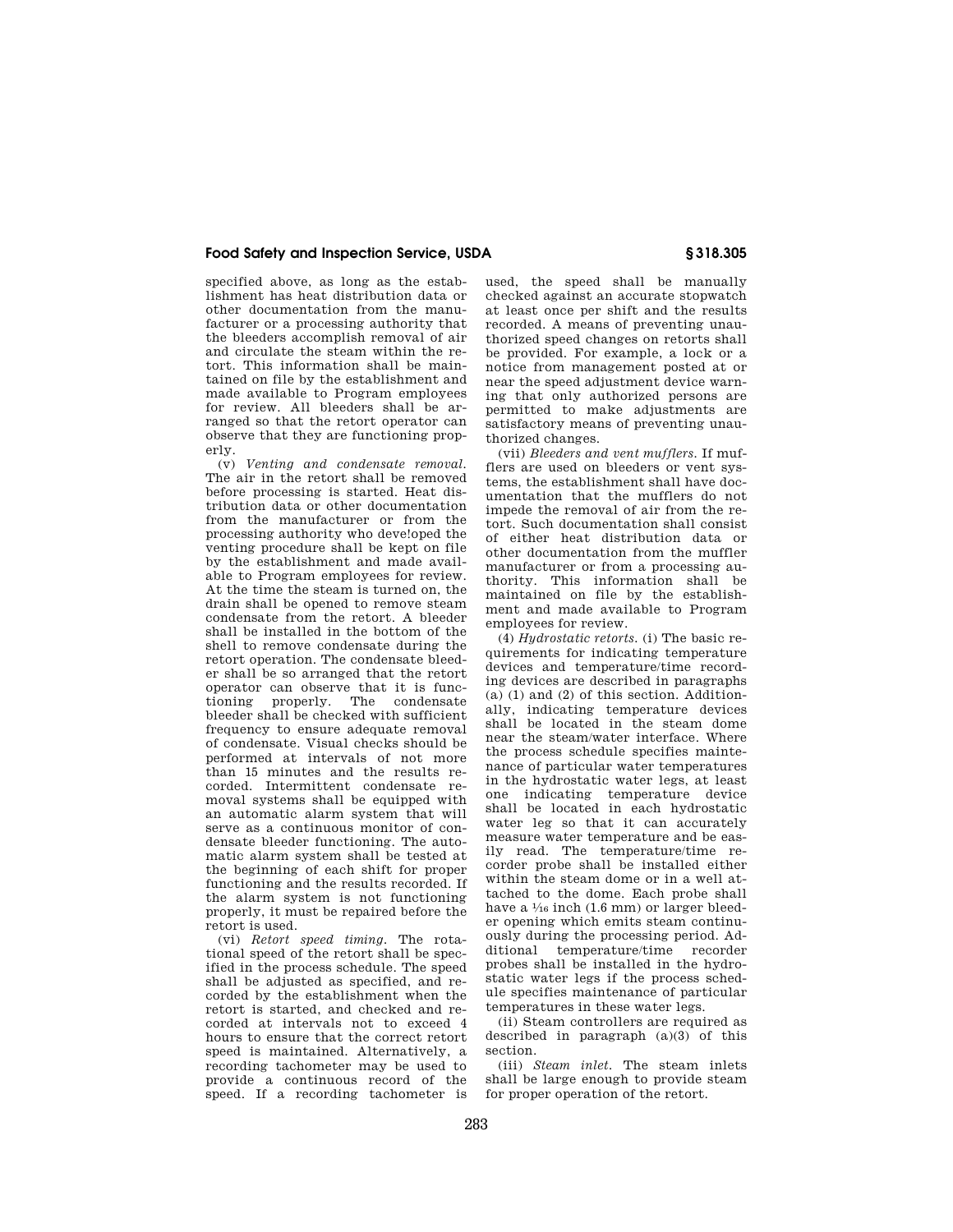(iv) *Bleeders.* Bleeder openings 1⁄4 inch (or 6 mm) or larger shall be located in the steam chamber(s) opposite the point of steam entry. Bleeders shall be wide open and shall emit steam continuously during the entire process, including the come-up time. All bleeders shall be arranged in such a way that the operator can observe that they are functioning properly.

(v) *Venting.* Before the start of processing operations, the retort steam chamber(s) shall be vented to ensure removal of air. Heat distribution data or other documentation from the manufacturer or from a processing authority demonstrating that the air is removed from the retort prior to processing shall be kept on file at the establishment and made available to Program employees for review.

(vi) *Conveyor speed.* The conveyor speed shall be calculated to obtain the required process time and recorded by the establishment when the retort is started. The speed shall be checked and recorded at intervals not to exceed 4 hours to ensure that the correct conveyor speed is maintained. A recording device may be used to provide a continuous record of the conveyor speed. When a recording device is used, the speed shall be manually checked against an accurate stopwatch at least once per shift by the establishment. A means of preventing unauthorized speed changes of the conveyor shall be provided. For example, a lock or a notice from management posted at or near the speed adjustment device warning that only authorized persons are permitted to make adjustments are satisfactory means of preventing unauthorized changes.

(vii) *Bleeders and vent mufflers.* If mufflers are used on bleeders or vent systems, the establishment shall have documentation that the muffler do not impede the removal of air from the retort. Such documentation shall consist of either heat distribution data or other documentation from the muffler manufacturer or from a processing authority. This information shall be maintained on file by the establishment and made available to Program employees for review.

(c) *Pressure processing in water*—(1) *Batch still retorts.* (i) The basic require-

**§ 318.305 9 CFR Ch. III (1–1–10 Edition)** 

ments for indicating temperature devices and temperature/time recording devices are described in paragraphs  $(a)(1)$  and  $(2)$  of this section. Additionally, bulbs or probes of indicating temperature devices shall be located in such a position that they are beneath the surface of the water throughout the process. On horizontal retorts, the indicating temperature device bulb or probe shall be inserted directly into the retort shell. In both vertical and horizontal retorts, the indicating temperature device bulb or probe shall extend directly into the water a minimum of 2 inches (or 5 cm) without a separable well or sleeve. In vertical retorts equipped with a recorder/controller, the controller probe shall be located at the bottom of the retort below the lowest crate rest in such a position that the steam does not strike it directly. In horizontal retorts so equipped, the controller probe shall be located between the water surface and the horizontal plane passing through the center of the retort so that there is no opportunity for direct steam impingement on the controller probe. Airoperated temperature controllers shall have filter systems to ensure a supply of clean, dry air.

(ii) *Pressure recording device.* Each retort shall be equipped with a pressure recording device which may be combined with a pressure controller.

(iii) *Steam controllers* are required as described in paragraph (a)(3) of this section.

(iv) *Heat distribution.* Heat distribution data or other documentation from the equipment manufacturer or a processing authority demonstrating uniform heat distribution within the retort shall be kept on file at the establishment and made available to Program employees for review.

(v) *Crate supports.* A bottom crate support shall be used in vertical retorts. Baffle plates shall not be used in the bottom of the retort.

(vi) *Stacking equipment.* For filled flexible containers and, where applicable, semirigid containers, stacking equipment shall be designed to ensure that the thickness of the filled containers does not exceed that specified in the process schedule and that the containers do not become displaced and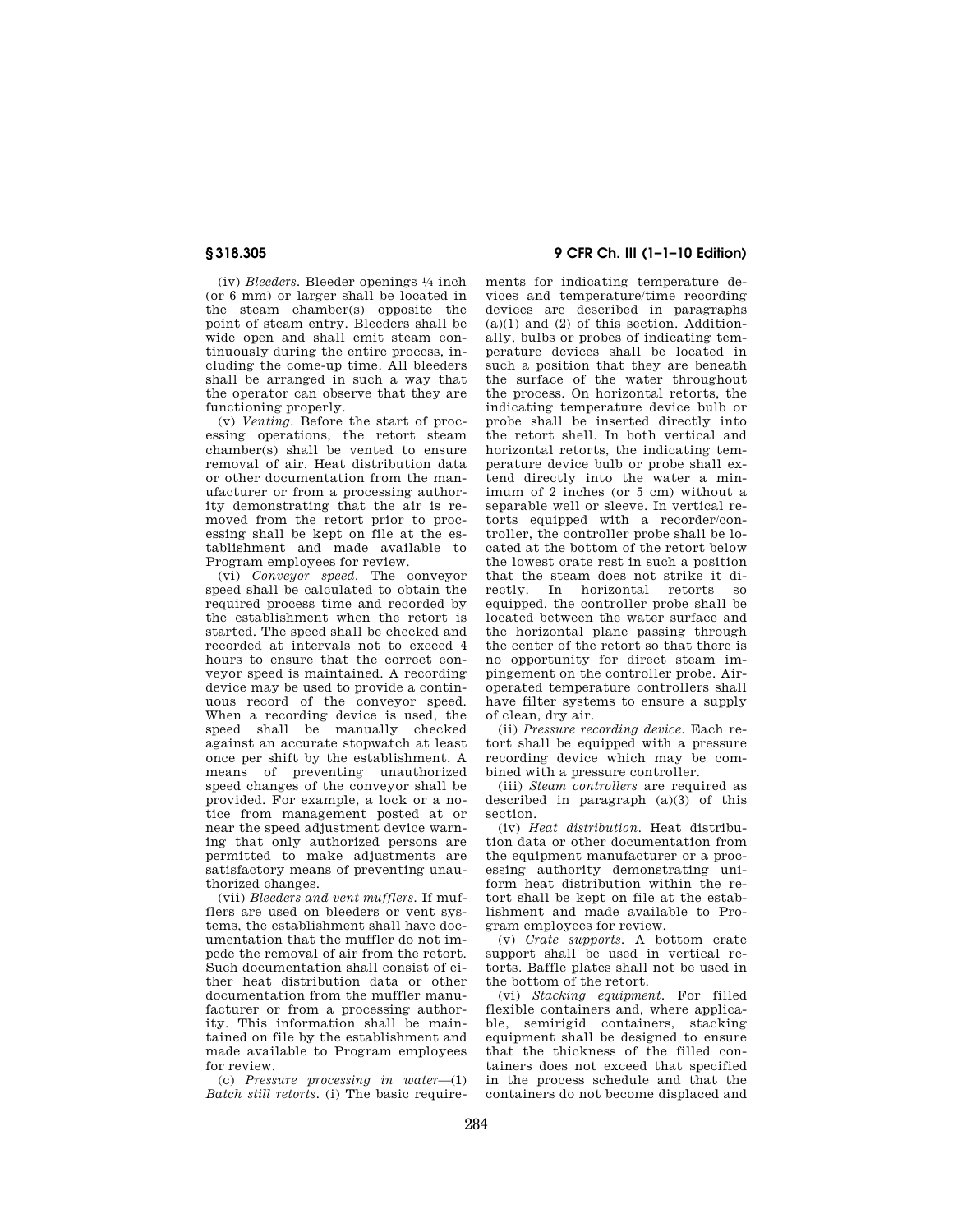overlap or rest on one another during the thermal process.

(vii) *Drain valve.* A nonclogging, water-tight drain valve shall be used. Screens shall be installed over all drain openings.

(viii) *Water level.* There shall be a means of determining the water level in the retort during operation (i.e., by using a gauge, electronic sensor, or sight glass indicator). For retorts requiring complete immersion of containers, water shall cover the top layer of containers during the entire comeup time and thermal processing periods and should cover the top layer of containers during cooling. For retorts using cascading water or water sprays, the water level shall be maintained within the range specified by the retort manufacturer or processing authority during the entire come-up, thermal processing, and cooling periods. A means to ensure that water circulation continues as specified throughout the come-up, thermal processing, and cooling periods shall be provided. The retort operator shall check and record the water level at intervals to ensure it meets the specified processing parameters.

(ix) *Air supply and controls.* In both horizontal and vertical still retorts, a means shall be provided for introducing compressed air or steam at the pressure required to maintain container integrity. Compressed air and steam entry shall be controlled by an automatic pressure control unit. A nonreturn valve shall be provided in the air supply line to prevent water from entering the system. Overriding air or steam pressure shall be maintained continuously during the come-up, thermal processing, and cooling periods. If air is used to promote circulation, it shall be introduced into the steam line at a point between the retort and the steam control valve at the bottom of the retort. The adequacy of the air circulation for maintaining uniform heat distribution within the retort shall be documented by heat distribution data or other documentation from a processing authority, and such data shall be maintained on file by the establishment and made available to Program employees for review.

(x) *Water recirculation.* When a water recirculation system is used for heat distribution, the water shall be drawn from the bottom of the retort through a suction manifold and discharged through a spreader that extends the length or circumference of the top of the retort. The holes in the water spreader shall be uniformly distributed. The suction outlets shall be protected with screens to keep debris from entering the recirculation system. The pump shall be equipped with a pilot light or a similar device to warn the operator when it is not running, and with a bleeder to remove air when starting operations. Alternatively, a flow-meter alarm system can be used to ensure proper water circulation. The adequacy of water circulation for maintaining uniform heat distribution within the retort shall be documented by heat distribution or other documentation from a processing authority and such data shall be maintained on file by the establishment and made available to Program employees for review. Alternative methods for recirculation of water in the retort may be used, provided there is documentation in the form of heat distribution data or other documentation from a processing authority maintained on file by the establishment and made available to Program employees for review.

(xi) *Cooling water entry.* In retorts for processing product packed in glass jars, the incoming cooling water should not directly strike the jars, in order to minimize glass breakage by thermal shock.

(2) *Batch agitating retorts.* (i) The basic requirements and recommendations for indicating temperature devices and temperature/time recording devices are described in paragraphs (a) (1) and (2) of this section. Additionally, the indicating temperature device bulb or probe shall extend directly into the water without a separable well or sleeve. The recorder/controller probe shall be located between the water surface and the horizontal plane passing through the center of the retort so that there is no opportunity for steam to directly strike the controller bulb or probe.

(ii) *Pressure recording device.* Each retort shall be equipped with a pressure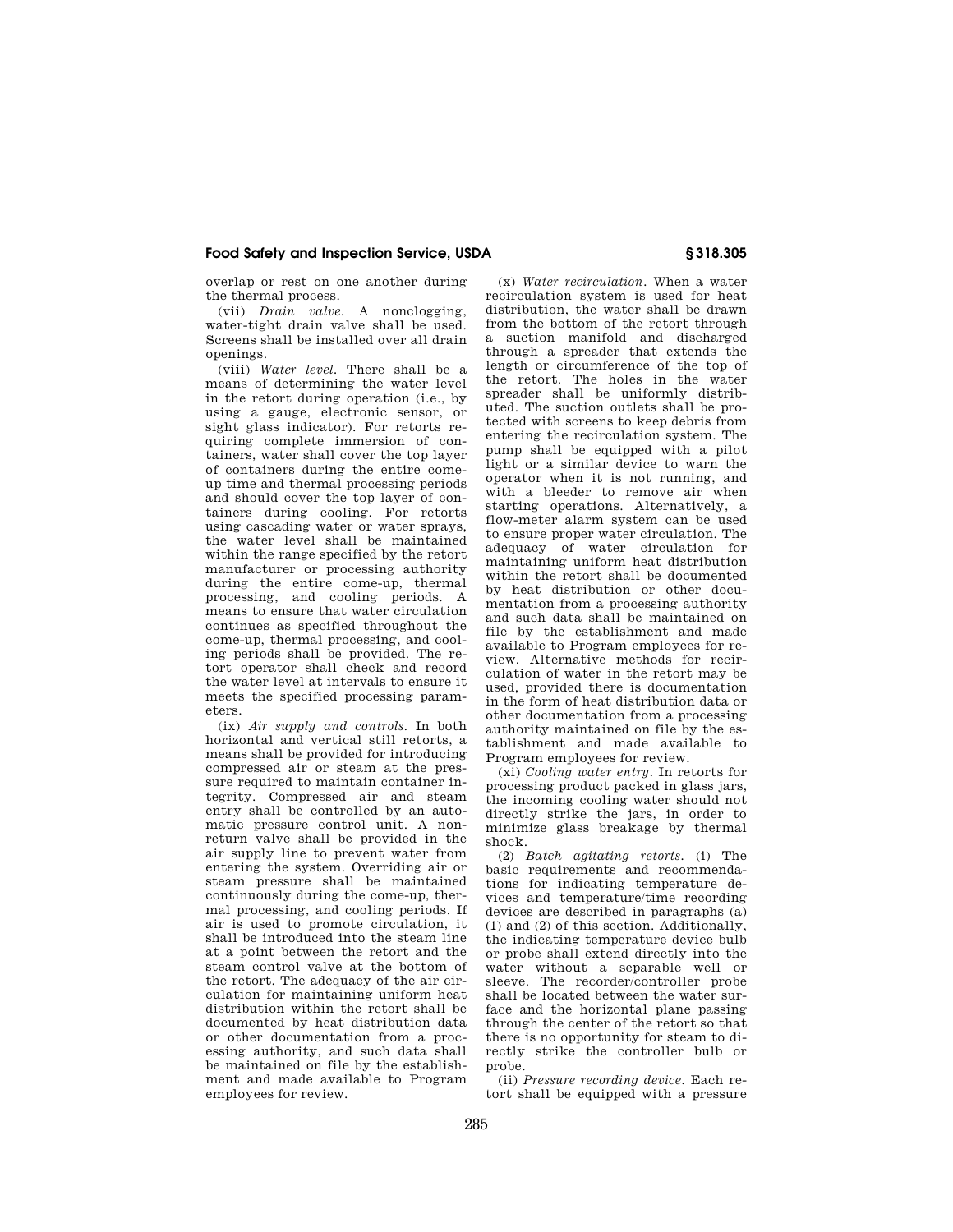recording device which may be combined with a pressure controller.

(iii) Steam controllers are required as described in paragraph (a)(3) of this section.

(iv) *Heat distribution.* Heat distribution data or other documentation from the equipment manufacturer or a processing authority shall be kept on file by the establishment and made available to Program employees for review.

(v) *Stacking equipment.* All devices used for holding product containers (e.g., crates, trays, divider plates) shall be so constructed to allow the water to circulate around the containers during the come-up and thermal process periods.

(vi) *Drain valve.* A nonclogging, water-tight drain valve shall be used. Screens shall be installed over all drain openings.

(vii) *Water level.* There shall be a means of determining the water level in the retort during operation (i.e., by using a gauge, electronic sensor, or sight glass indicator). Water shall completely cover all containers during the entire come-up, thermal processing, and cooling periods. A means to ensure that water circulation continues as specified throughout the come-up, thermal processing, and cooling periods shall be provided. The retort operator shall check and record the adequacy of the water level with sufficient frequency to ensure it meets the specified processing parameters.

(viii) *Air supply and controls.* Retorts shall be provided with a means for introducing compressed air or steam at the pressure required to maintain container integrity. Compressed air and steam entry shall be controlled by an automatic pressure control unit. A nonreturn valve shall be provided in the air supply line to prevent water from entering the system. Overriding air or steam pressure shall be maintained continuously during the comeup, thermal processing, and cooling periods. If air is used to promote circulation, it shall be introduced into the steam line at a point between the retort and the steam control valve at the bottom of the retort. The adequacy of the air circulation for maintaining uniform heat distribution within the retort shall be documented by heat dis-

tribution data or other documentation from a processing authority, and such data shall be maintained on file by the establishment and made available to Program employees for review.

(ix) *Retort or reel speed timing.* The retort or reel speed timing shall be checked before process timing begins and, if needed, adjusted as specified in the process schedule. In addition, the rotational speed shall be determined and recorded at least once during process timing of each retort load processed. Alternatively, a recording tachometer can be used to provide a continuous record of the speed. The accuracy of the recording tachometer shall be determined and recorded at least once per shift by the establishment by checking the retort or reel speed using an accurate stopwatch. A means of preventing unauthorized speed changes on retorts shall be provided. For example, a lock or a notice from management posted at or near the speed adjustment device warning that only authorized persons are permitted to make adjustments are satisfactory means of preventing unauthorized changes.

(x) *Water recirculation.* If a water recirculation system is used for heat distribution, it shall be installed in such a manner that water will be drawn from the bottom of the retort through a suction manifold and discharged through a spreader which extends the length of the top of the retort. The holes in the water spreader shall be uniformly distributed. The suction outlets shall be protected with screens to keep debris from entering the recirculation system. The pump shall be equipped with a pilot light or a similar device to warn the operator when it is not running and with a bleeder to remove air when starting operations. Alternatively, a flow-meter alarm system can be used to ensure proper water circulation. The adequacy of water circulation for maintaining uniform heat distribution within the retort shall be documented by heat distribution data or other documentation from a processing authority, and such data shall be maintained on file by the establishment and made available to Program employees for review. Alternative methods for recirculation of water in the retort may be used provided there is documentation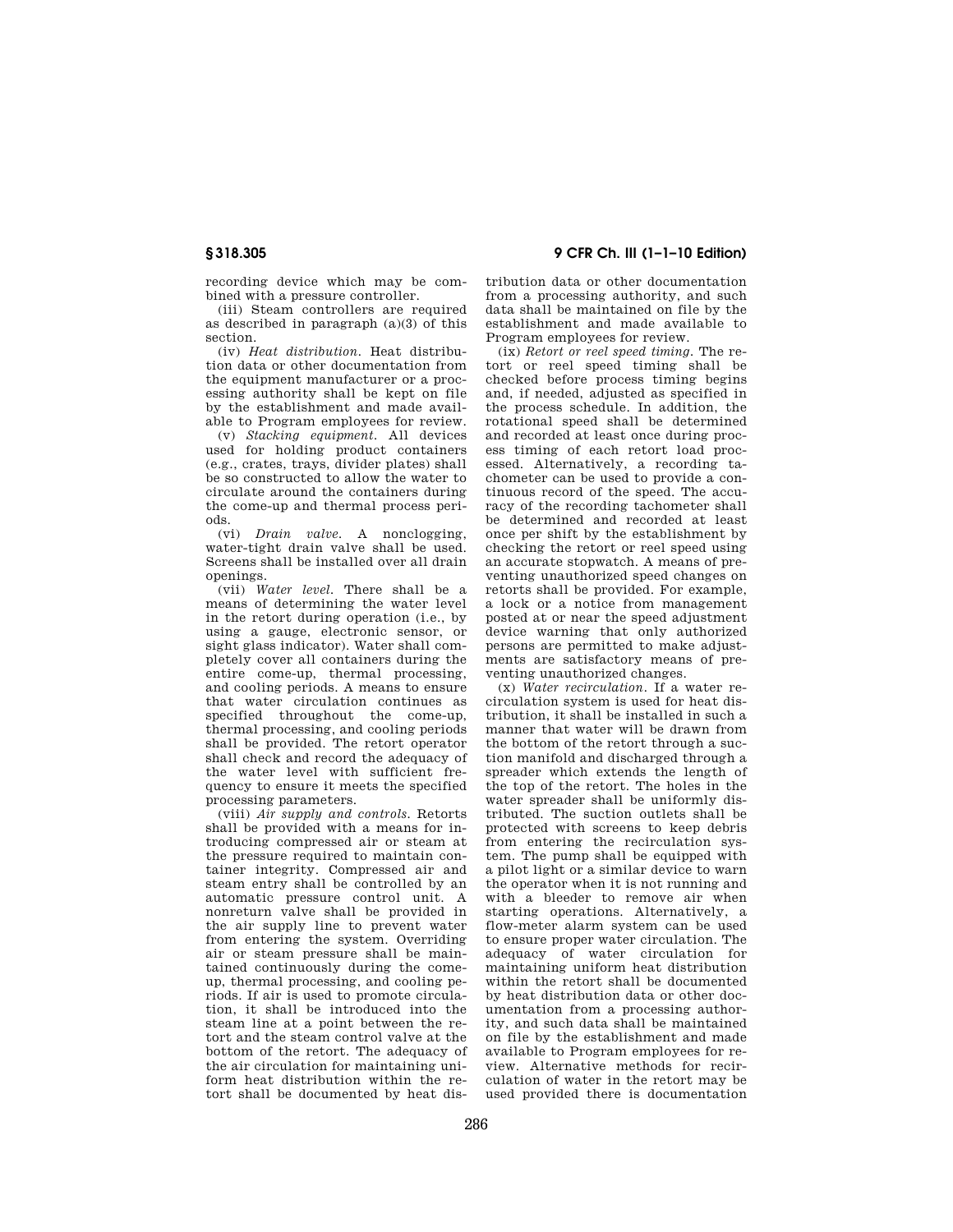in the form of heat distribution data or other documentation from a processing authority maintained on file by the establishment and made available to Program employees for review.

(xi) *Cooling water entry.* In retorts for processing product packed in glass jars, the incoming cooling water should not directly strike the jars, in order to minimize glass breakage by thermal shock.

(d) *Pressure processing with steam/air mixtures in batch retorts.* (1) The basic requirements for indicating temperature devices and temperature/time recording devices are described in paragraphs (a) (1) and (2) of this section. Additionally, bulb sheaths or probes for indicating temperature devices and temperature/time recording devices or controller probes shall be inserted directly into the retort shell in such a position that steam does not strike <sub>-</sub><br>them directly.

(2) Steam controllers are required as described in paragraph (a)(3) of this section.

(3) *Recording pressure controller.* A recording pressure controller shall be used to control the air inlet and the steam/air mixture outlet.

(4) *Circulation of steam/air mixtures.* A means shall be provided for the circulation of the steam/air mixture to prevent formation of low-temperature pockets. The efficiency of the circulation system shall be documented by heat distribution data or other documentation from a processing authority, and such data shall be maintained on file by the establishment and made available to Program employees for review. The circulation system shall be checked to ensure its proper functioning and shall be equipped with a pilot light or a similar device to warn the operator when it is not functioning. Because of the variety of existing designs, reference shall be made to the equipment manufacturer for details of installation, operation, and control.

(e) *Atmospheric cookers*—(1) *Temperature/time recording device.* Each atmospheric cooker (e.g., hot water bath) shall be equipped with at least one temperature/time recording device in accordance with the basic requirements described in paragraph (a)(2) of this section.

(2) *Heat distribution.* Each atmospheric cooker shall be equipped and operated to ensure uniform heat distribution throughout the processing system during the thermal process. Heat distribution data or other documentation from the manufacturer or a processing authority demonstrating uniform heat distribution within the cooker shall be kept on file by the establishment and made available to Program employees for review.

(f) *Other systems.* All other systems not specifically delineated in this section and used for the thermal processing of canned product shall be adequate to produce shelf-stable products consistently and uniformly.

(g) *Equipment maintenance.* (1) Upon installation, all instrumentation and controls shall be checked by the establishment for proper functioning and accuracy and, thereafter, at any time their functioning or accuracy is suspect.

(2) At least once a year each thermal processing system shall be examined by an individual not directly involved in daily operations to ensure the proper functioning of the system as well as all auxiliary equipment and instrumentation. In addition, each thermal processing system should be examined before the resumption of operation following an extended shutdown.

(3) Air and water valves that are intended to be closed during thermal processing shall be checked by the establishment for leaks. Defective valves shall be repaired or replaced as needed.

(4) Vent and bleeder mufflers shall be checked and maintained or replaced by the establishment to prevent any reduction in vent or bleeder efficiency.

(5) When water spreaders are used for venting, a maintenance schedule shall be developed and implemented to assure that the holes are maintained at their original size.

(6) Records shall be kept on all maintenance items that could affect the adequacy of the thermal process. Records shall include the date and type of maintenance performed and the person conducting the maintenance.

(h) *Container cooling and cooling water.* (1) Potable water shall be used